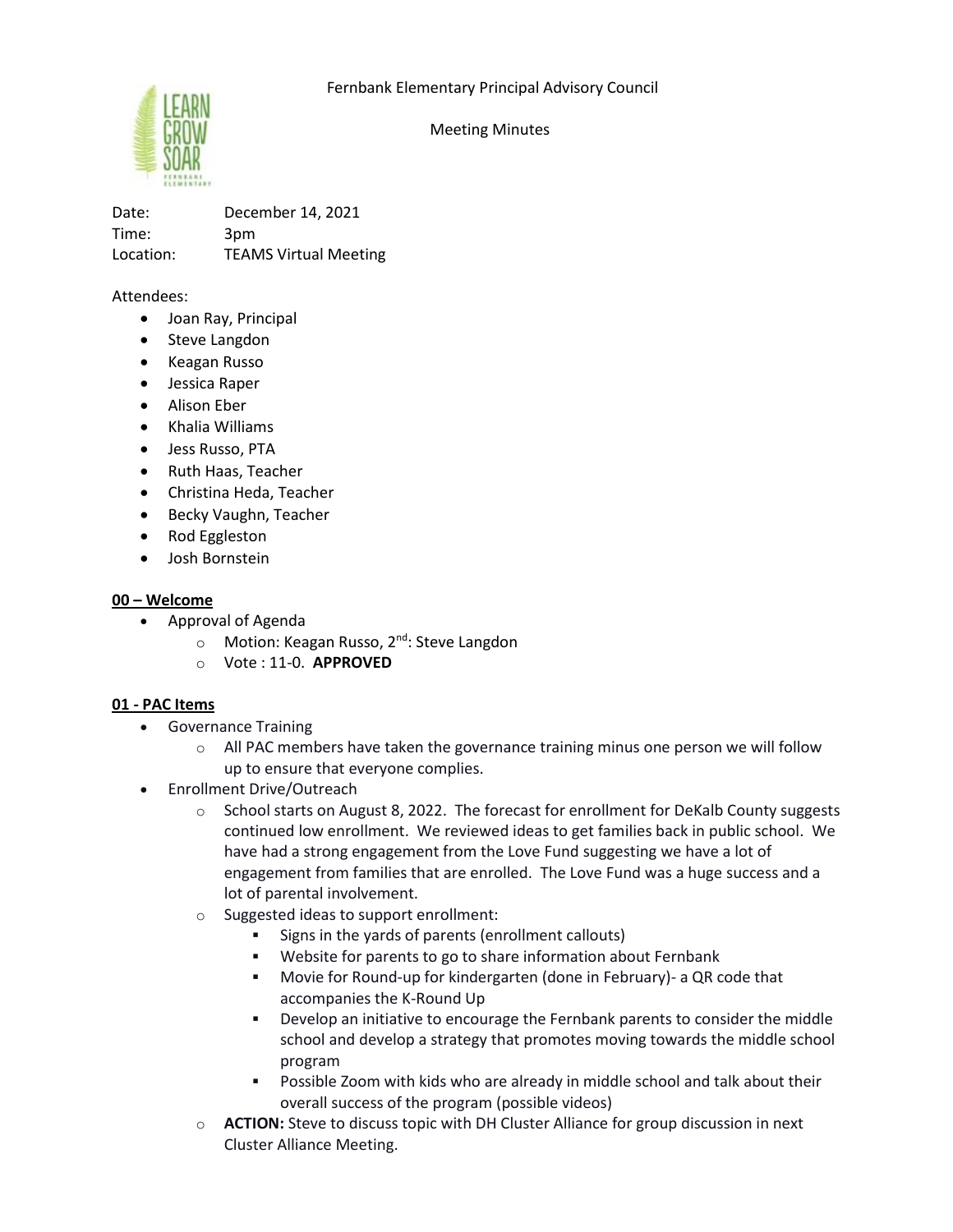# **02- Principal's Report**

- Covid Protocols
	- $\circ$  The surveillance test began last Wednesday and has gone well. 67 out of 768 students signed up for surveillance testing.
	- $\circ$  If parents want to opt into surveillance testing, they can do so again in mid-January 2022. The information will be shared by the school when it is available.
	- $\circ$  Students are not allowed to opt into the virtual classroom environment; it is only optout.
	- $\circ$  The students are doing well with wearing masks. The school is also using disposal masks and if anyone is available to donate disposal masks.
	- $\circ$  A mask survey mandate was sent to parents and overwhelming the feedback has been to maintain the masks in the schools.
	- $\circ$  At this time, we do not have the stats on the number of kids who have been vaccinated.
- CSIP Review
	- $\circ$  3 areas of focus SEL (Social Emotional Learning), Literacy and Numeracy. The school is putting attention into SEL as this has been the element that has been more difficult since returning to school from the previous covid restrictions.
- IB Certification
	- $\circ$  All necessary factors have been completed to submit the certification, and the school is expected to receive re-authorization for the next five years. It has been a great opportunity for the school to review the program and adjust where necessary.
- Parent Volunteers
	- $\circ$  We look forward to welcoming parents back to the school, but we agree that now is not the time to open to school back up to parents, although teachers are overwhelmed with needing help. The PAC will continue to explore opportunities to provide connections in the school that will appease parents who wish to come back.
	- o **ACTION** Steve to discuss with DH Cluster Alliance for larger group discussion with Regional Superintendent.

### **03 - Students and Teachers**

- **MAP Testing** 
	- o Fall Map testing results were encouraging. Winter MAP testing has begun. In January, they will compare to Fall scores and determine how to support each child individually.

### **04 -DeKalb County School District/Region 2**

- Druid Hills Cluster Alliance
	- o Next meeting is Thursday, December 16th, 5:30 pm.
	- o **ACTION** Steve to forward virtual invitation to all.
- E-SPLOST VI
	- o E-SPLOST passed, which provides improvements across the school district.
- Cross-Council Meeting Recap: Family Engagement
	- $\circ$  Steve attended virtual Cross-Council meeting last month. A guest speaker and breakout groups were a part of it to ensure families are engaged in the school. The Spring Cross-Council meeting will be held mid-March. Stay tuned to PAC announcements for the exact dates.

### **05 - Facility Items**

• Comprehensive Master Plan/Facility Assessment